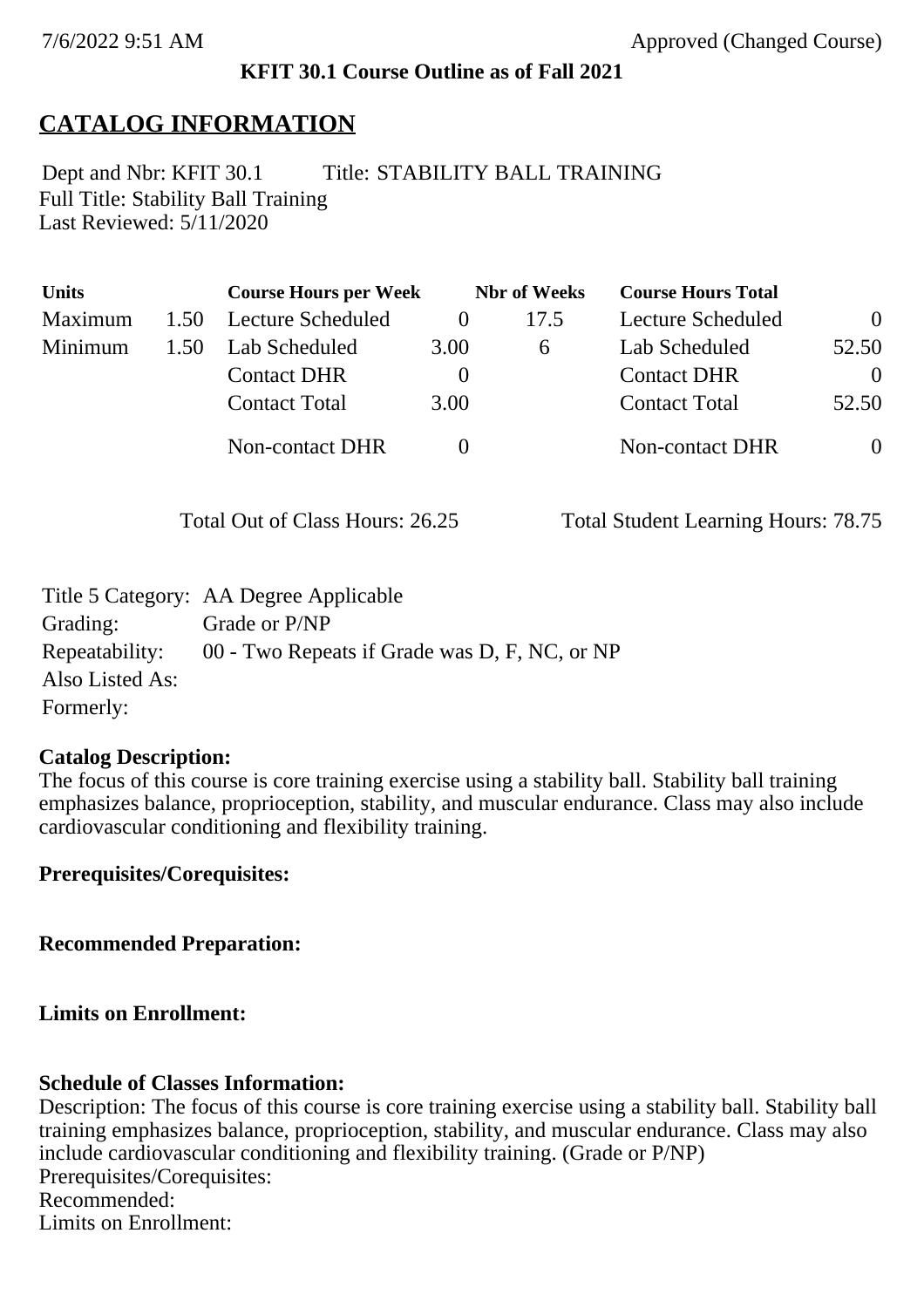# **ARTICULATION, MAJOR, and CERTIFICATION INFORMATION:**

| <b>AS Degree:</b><br><b>CSU GE:</b> | Area<br><b>Transfer Area</b> |            | Effective:<br>Effective: | Inactive:<br>Inactive: |  |
|-------------------------------------|------------------------------|------------|--------------------------|------------------------|--|
| <b>IGETC:</b>                       | <b>Transfer Area</b>         |            | Effective:               | Inactive:              |  |
| <b>CSU Transfer: Transferable</b>   |                              | Effective: | Fall 2013                | Inactive:              |  |
| <b>UC Transfer:</b> Transferable    |                              | Effective: | Fall 2013                | Inactive:              |  |

## **CID:**

## **Certificate/Major Applicable:**

[Both Certificate and Major Applicable](SR_ClassCheck.aspx?CourseKey=KFIT30.1)

# **COURSE CONTENT**

### **Student Learning Outcomes:**

Upon completion of the course, students will be able to:

- 1. Apply basic concepts of stability ball training to a total body fitness plan.
- 2. Create and perform a stability ball training workout using proper form and technique.

## **Objectives:**

Students will be able to:

- 1. Explain concepts of stability ball training.
- 2. Describe core strength and the importance to total body fitness, functional capability, and proper posture.
- 3. Discuss balance and coordination concepts related to stability ball training.
- 4. Review the principles of fitness in relation to stability ball training.
- 5. Demonstrate proper stretching with stability ball.
- 6. Perform a stability ball training workout with proper form and technique.
- 7. Create a stability ball training workout.
- 8. Identify modifications, regressions, and progressions for current ability for stability ball exercises.

## **Topics and Scope:**

- I. Concepts of Stability Ball Training
	- A. Neuromuscular facilitation
	- B. Proprioception
	- C. Balance
	- D. Muscular endurance
	- E. Application to functional capabilities, posture, and sport performance
- II. Core Strength and Stability
	- A. Shoulder stabilization
	- B. Hip stabilization
	- C. Core stabilization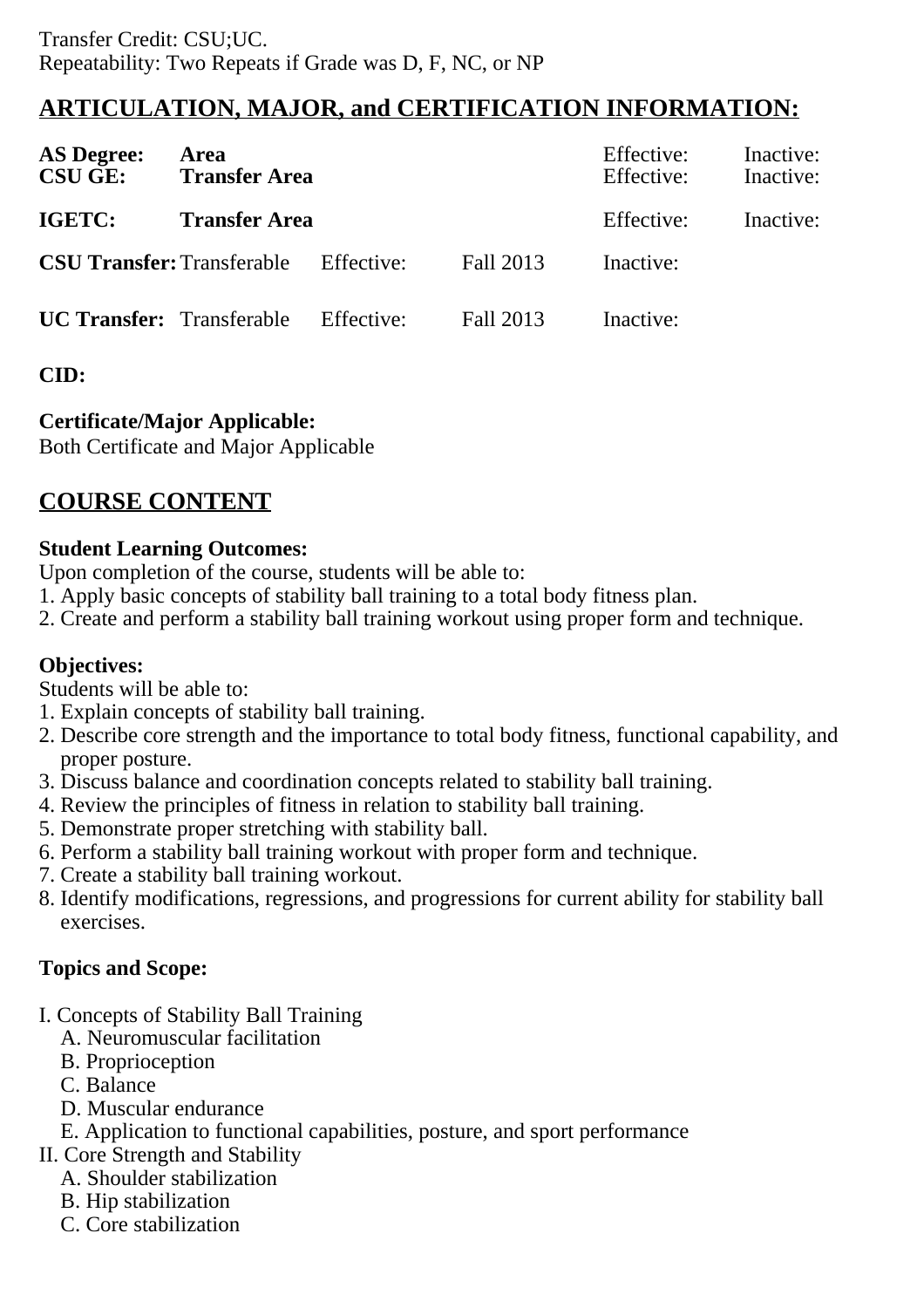D. Proper stability ball alignment

E. Spinal stability

F. Posture

III. Balance and Coordination

A. Full body proprioception and awareness

B. Balance

IV. Physical Fitness Principles

- A. Muscular strength
- B. Muscular endurance
- C. Flexibility
- D. Body Composition
- V. Stretching
	- A. Static
	- B. Dynamic
	- C. Functional
- VI. Stability Ball Workout
	- A. Form
	- B. Technique
	- C. Program design
- D. Modifications, regressions, and progressions of stability ball exercises

VII. Stability Ball Exercises Based on Muscle Group

- A. Arms
- B. Back
- C. Chest
- D. Legs
- E. Core

VIII. Stability Ball Progression

- A. Base of support
- B. Length of lever
- C. Increase range of motion
- D. Speed of movement
- E. Additional resistance
- F. Eyes closed

## **Assignment:**

Students are expected to spend an additional one and one-half hours per week outside of class completing one or more of the following assignments:

- 1. Fitness assessment such as pre and post-testing
- 2. Cardiorespiratory conditioning, muscular strength and endurance, and/or flexibility exercises
- 3. Exercise 1 hour per week per unit in addition to regularly scheduled class meetings
- 4. One to three quiz(zes), one to three midterm(s)
- 5. Final exam
- 6. Weekly Journals
- 7. Exercise heart rate calculation
- 8. Performance exams
- 9. Fitness goals

## **Methods of Evaluation/Basis of Grade:**